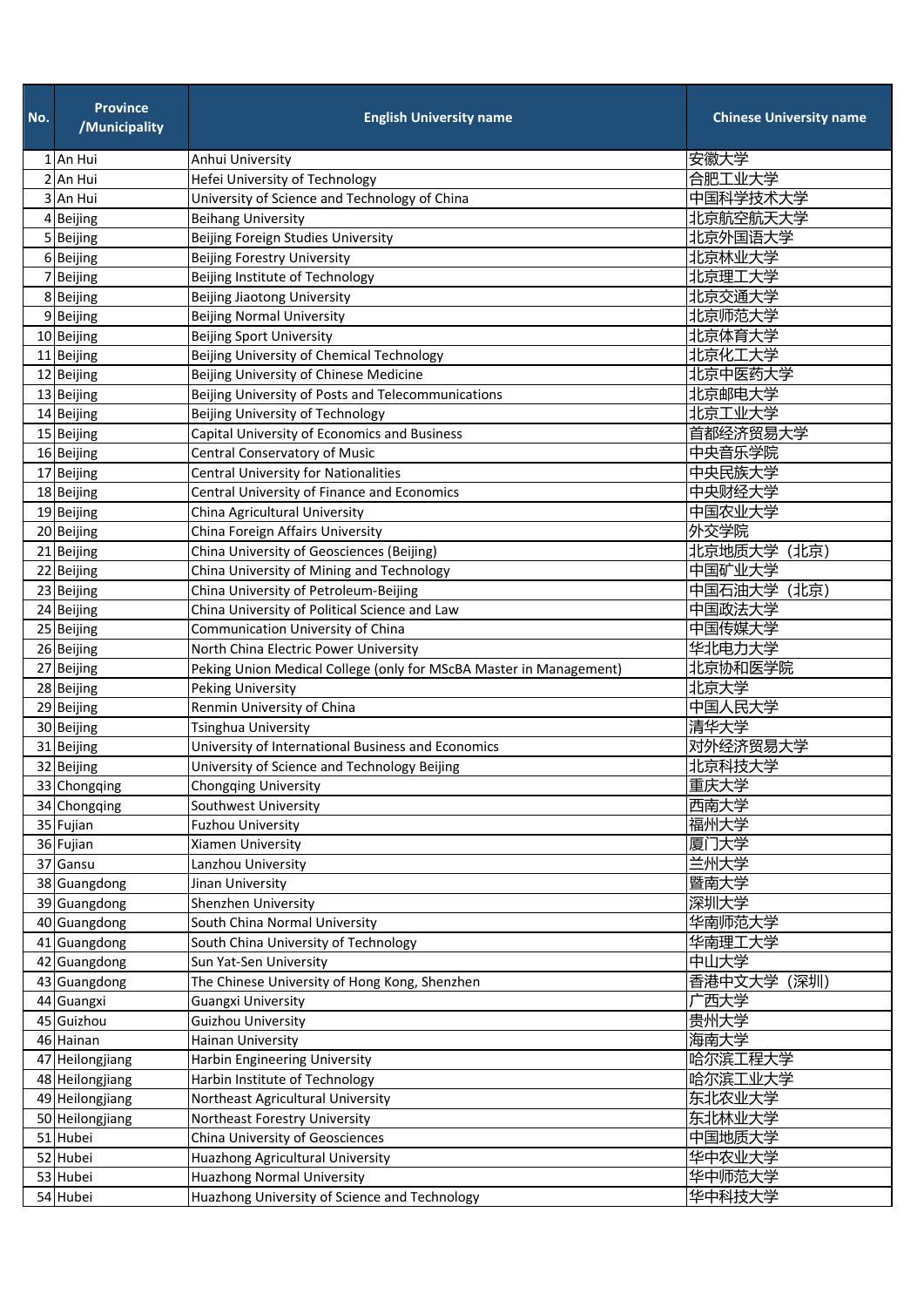| 武汉大学<br>55 Hubei<br><b>Wuhan University</b><br>武汉理工大学<br>Wuhan University of Technology<br>56 Hubei<br>中南财经政法大学<br>Zhongnan University of Economics and Law<br>57 Hubei<br>中南大学<br><b>Central South University</b><br>58 Hunan<br>湖南师范大学<br>Hunan Normal University<br>59 Hunan<br>湖南大学<br><b>Hunan University</b><br>60 Hunan<br>国防科技大学<br>National University of Defense Technology<br>61 Hunan<br>郑州大学<br>62 Hunan<br>Zhengzhou University<br>中国药科大学<br>China Pharmaceutical University<br>63 Jiangsu<br>河海大学<br>Hohai University<br>64 Jiangsu<br>南京农业大学<br>Nanjing Agricultural University<br>65 Jiangsu<br>南京审计大学<br>Nanjing Audit University<br>66 Jiangsu<br>南京师范大学<br><b>Nanjing Normal University</b><br>67 Jiangsu<br>南京大学<br>68 Jiangsu<br>Nanjing University<br>南京航空航天大学<br>Nanjing University of Aeronautics and Astronautics<br>69 Jiangsu<br>南京理工大学<br>Nanjing University of Science and Technology<br>70 Jiangsu<br>东南大学<br>71 Jiangsu<br>Southeast University | <b>Chinese University name</b> |
|---------------------------------------------------------------------------------------------------------------------------------------------------------------------------------------------------------------------------------------------------------------------------------------------------------------------------------------------------------------------------------------------------------------------------------------------------------------------------------------------------------------------------------------------------------------------------------------------------------------------------------------------------------------------------------------------------------------------------------------------------------------------------------------------------------------------------------------------------------------------------------------------------------------------------------------------------------------------------------|--------------------------------|
|                                                                                                                                                                                                                                                                                                                                                                                                                                                                                                                                                                                                                                                                                                                                                                                                                                                                                                                                                                                 |                                |
|                                                                                                                                                                                                                                                                                                                                                                                                                                                                                                                                                                                                                                                                                                                                                                                                                                                                                                                                                                                 |                                |
|                                                                                                                                                                                                                                                                                                                                                                                                                                                                                                                                                                                                                                                                                                                                                                                                                                                                                                                                                                                 |                                |
|                                                                                                                                                                                                                                                                                                                                                                                                                                                                                                                                                                                                                                                                                                                                                                                                                                                                                                                                                                                 |                                |
|                                                                                                                                                                                                                                                                                                                                                                                                                                                                                                                                                                                                                                                                                                                                                                                                                                                                                                                                                                                 |                                |
|                                                                                                                                                                                                                                                                                                                                                                                                                                                                                                                                                                                                                                                                                                                                                                                                                                                                                                                                                                                 |                                |
|                                                                                                                                                                                                                                                                                                                                                                                                                                                                                                                                                                                                                                                                                                                                                                                                                                                                                                                                                                                 |                                |
|                                                                                                                                                                                                                                                                                                                                                                                                                                                                                                                                                                                                                                                                                                                                                                                                                                                                                                                                                                                 |                                |
|                                                                                                                                                                                                                                                                                                                                                                                                                                                                                                                                                                                                                                                                                                                                                                                                                                                                                                                                                                                 |                                |
|                                                                                                                                                                                                                                                                                                                                                                                                                                                                                                                                                                                                                                                                                                                                                                                                                                                                                                                                                                                 |                                |
|                                                                                                                                                                                                                                                                                                                                                                                                                                                                                                                                                                                                                                                                                                                                                                                                                                                                                                                                                                                 |                                |
|                                                                                                                                                                                                                                                                                                                                                                                                                                                                                                                                                                                                                                                                                                                                                                                                                                                                                                                                                                                 |                                |
|                                                                                                                                                                                                                                                                                                                                                                                                                                                                                                                                                                                                                                                                                                                                                                                                                                                                                                                                                                                 |                                |
|                                                                                                                                                                                                                                                                                                                                                                                                                                                                                                                                                                                                                                                                                                                                                                                                                                                                                                                                                                                 |                                |
|                                                                                                                                                                                                                                                                                                                                                                                                                                                                                                                                                                                                                                                                                                                                                                                                                                                                                                                                                                                 |                                |
|                                                                                                                                                                                                                                                                                                                                                                                                                                                                                                                                                                                                                                                                                                                                                                                                                                                                                                                                                                                 |                                |
|                                                                                                                                                                                                                                                                                                                                                                                                                                                                                                                                                                                                                                                                                                                                                                                                                                                                                                                                                                                 |                                |
| 江南大学<br>72 Jiangsu<br>Southern Yangtze University                                                                                                                                                                                                                                                                                                                                                                                                                                                                                                                                                                                                                                                                                                                                                                                                                                                                                                                               |                                |
| 苏州大学<br>Suzhou University/ Soochow University<br>73 Jiangsu                                                                                                                                                                                                                                                                                                                                                                                                                                                                                                                                                                                                                                                                                                                                                                                                                                                                                                                     |                                |
| 江西财经大学<br>Jiangxi University of Finance & Economics<br>74 Jiangxi                                                                                                                                                                                                                                                                                                                                                                                                                                                                                                                                                                                                                                                                                                                                                                                                                                                                                                               |                                |
| 南昌大学<br>75 Jiangxi<br>Nanchang University                                                                                                                                                                                                                                                                                                                                                                                                                                                                                                                                                                                                                                                                                                                                                                                                                                                                                                                                       |                                |
| 吉林大学<br>76 Jilin<br>Jilin University                                                                                                                                                                                                                                                                                                                                                                                                                                                                                                                                                                                                                                                                                                                                                                                                                                                                                                                                            |                                |
| 东北师范大学<br>77 Jilin<br>Northeast Normal University                                                                                                                                                                                                                                                                                                                                                                                                                                                                                                                                                                                                                                                                                                                                                                                                                                                                                                                               |                                |
| 延边大学<br>78 Jilin<br>Yanbian University                                                                                                                                                                                                                                                                                                                                                                                                                                                                                                                                                                                                                                                                                                                                                                                                                                                                                                                                          |                                |
| 大连海事大学<br>Dalian Maritime University<br>79 Liaoning                                                                                                                                                                                                                                                                                                                                                                                                                                                                                                                                                                                                                                                                                                                                                                                                                                                                                                                             |                                |
| 大连理工大学<br>Dalian University of Technology<br>80 Liaoning                                                                                                                                                                                                                                                                                                                                                                                                                                                                                                                                                                                                                                                                                                                                                                                                                                                                                                                        |                                |
| 东北财经大学<br>Dongbei University of Finance and Economics<br>81 Liaoning                                                                                                                                                                                                                                                                                                                                                                                                                                                                                                                                                                                                                                                                                                                                                                                                                                                                                                            |                                |
| 辽宁大学<br>82 Liaoning<br><b>Liaoning University</b>                                                                                                                                                                                                                                                                                                                                                                                                                                                                                                                                                                                                                                                                                                                                                                                                                                                                                                                               |                                |
| 东北大学<br>Northeastern University<br>83 Liaoning                                                                                                                                                                                                                                                                                                                                                                                                                                                                                                                                                                                                                                                                                                                                                                                                                                                                                                                                  |                                |
| 内蒙古大学<br>Inner Mongolia University<br>84 Neimenggu<br>宁夏大学                                                                                                                                                                                                                                                                                                                                                                                                                                                                                                                                                                                                                                                                                                                                                                                                                                                                                                                      |                                |
| Ningxia University<br>85 Ningxia                                                                                                                                                                                                                                                                                                                                                                                                                                                                                                                                                                                                                                                                                                                                                                                                                                                                                                                                                |                                |
| 青海大学<br>86 Qinghai<br>Qinghai University<br>87 Shaanxi<br>Chang'an University                                                                                                                                                                                                                                                                                                                                                                                                                                                                                                                                                                                                                                                                                                                                                                                                                                                                                                   |                                |
| 长安大学<br>第四军医大学<br>Fourth Military Medical University<br>88 Shaanxi                                                                                                                                                                                                                                                                                                                                                                                                                                                                                                                                                                                                                                                                                                                                                                                                                                                                                                              |                                |
| 西北农林科技大学<br>Northwest Agriculture and Forestry University<br>89 Shaanxi                                                                                                                                                                                                                                                                                                                                                                                                                                                                                                                                                                                                                                                                                                                                                                                                                                                                                                         |                                |
| 西北大学<br>Northwest University<br>90 Shaanxi                                                                                                                                                                                                                                                                                                                                                                                                                                                                                                                                                                                                                                                                                                                                                                                                                                                                                                                                      |                                |
| 西北工业大学<br>Northwestern Polytechnical University<br>91 Shaanxi                                                                                                                                                                                                                                                                                                                                                                                                                                                                                                                                                                                                                                                                                                                                                                                                                                                                                                                   |                                |
| 陕西师范大学<br>92 Shaanxi<br>Shaanxi Normal University                                                                                                                                                                                                                                                                                                                                                                                                                                                                                                                                                                                                                                                                                                                                                                                                                                                                                                                               |                                |
| 西安交通大学<br>93 Shaanxi<br>Xi'an Jiaotong University                                                                                                                                                                                                                                                                                                                                                                                                                                                                                                                                                                                                                                                                                                                                                                                                                                                                                                                               |                                |
| 西安电子科技大学<br>Xidian University<br>94 Shaanxi                                                                                                                                                                                                                                                                                                                                                                                                                                                                                                                                                                                                                                                                                                                                                                                                                                                                                                                                     |                                |
| 中国石油大学 (华东)<br>China University of Petroleum<br>95 Shandong                                                                                                                                                                                                                                                                                                                                                                                                                                                                                                                                                                                                                                                                                                                                                                                                                                                                                                                     |                                |
| 中国海洋大学<br>Ocean University of China<br>96 Shandong                                                                                                                                                                                                                                                                                                                                                                                                                                                                                                                                                                                                                                                                                                                                                                                                                                                                                                                              |                                |
| 山东大学<br>97 Shandong<br><b>Shandong University</b>                                                                                                                                                                                                                                                                                                                                                                                                                                                                                                                                                                                                                                                                                                                                                                                                                                                                                                                               |                                |
| 山东财经大学<br>Shandong University of Finance and Economics<br>98 Shandong                                                                                                                                                                                                                                                                                                                                                                                                                                                                                                                                                                                                                                                                                                                                                                                                                                                                                                           |                                |
| 东华大学<br>99 Shanghai<br>Donghua University                                                                                                                                                                                                                                                                                                                                                                                                                                                                                                                                                                                                                                                                                                                                                                                                                                                                                                                                       |                                |
| East China Normal University<br>华东师范大学<br>100 Shanghai                                                                                                                                                                                                                                                                                                                                                                                                                                                                                                                                                                                                                                                                                                                                                                                                                                                                                                                          |                                |
| 华东理工大学<br>101 Shanghai<br>East China University of Science and Technology                                                                                                                                                                                                                                                                                                                                                                                                                                                                                                                                                                                                                                                                                                                                                                                                                                                                                                       |                                |
| 复旦大学<br>102 Shanghai<br><b>Fudan University</b>                                                                                                                                                                                                                                                                                                                                                                                                                                                                                                                                                                                                                                                                                                                                                                                                                                                                                                                                 |                                |
| 第二军医大学<br>Second Military Medical University<br>103 Shanghai                                                                                                                                                                                                                                                                                                                                                                                                                                                                                                                                                                                                                                                                                                                                                                                                                                                                                                                    |                                |
| 上海外国语大学<br>Shanghai International Studies University<br>104 Shanghai                                                                                                                                                                                                                                                                                                                                                                                                                                                                                                                                                                                                                                                                                                                                                                                                                                                                                                            |                                |
| 上海交通大学<br>Shanghai Jiao Tong University<br>105 Shanghai                                                                                                                                                                                                                                                                                                                                                                                                                                                                                                                                                                                                                                                                                                                                                                                                                                                                                                                         |                                |
| 上海大学<br>106 Shanghai<br>Shanghai University                                                                                                                                                                                                                                                                                                                                                                                                                                                                                                                                                                                                                                                                                                                                                                                                                                                                                                                                     |                                |
| 上海财经大学<br>Shanghai University of Finance and Economics<br>107 Shanghai                                                                                                                                                                                                                                                                                                                                                                                                                                                                                                                                                                                                                                                                                                                                                                                                                                                                                                          |                                |
| 上海对外经贸大学<br>108 Shanghai<br>Shanghai University of International Business and Economics                                                                                                                                                                                                                                                                                                                                                                                                                                                                                                                                                                                                                                                                                                                                                                                                                                                                                         |                                |